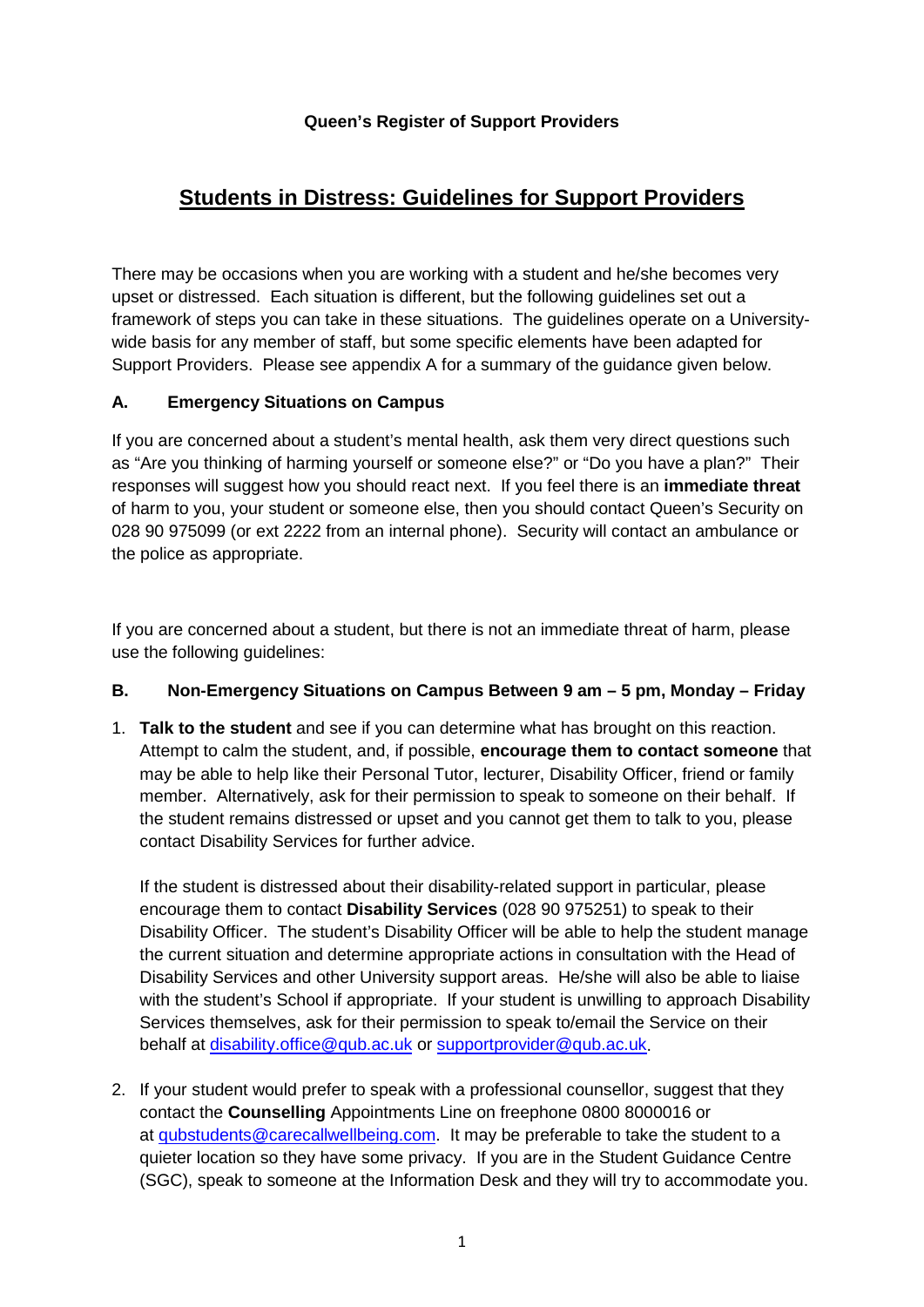If your student feels unable to dial themselves, check with them and then make the call for them. Indicate that you are with a student who has requested urgent/immediate support and then hand the telephone over to the student. The person answering the telephone will be based at Carecall and their systems require some basic details before they can see availability of appointments:

When a student speaks to the Appointments Line, their options will be as follows:

- Student is offered an **immediate / same day appointment**. This might be in the SGC or at 84 University Street (see Appendix 2 for a map of the campus). If the student is in obvious distress, you may wish to accompany them to their appointment. **Once you have appraised the person at Carecall of the situation from your perspective, you have fulfilled your duty of care.** Indicate to the student that you will be in contact after a period of time to see how they are doing or to reschedule an appointment, though follow-up should be undertaken in consultation with the Disability Services team (see section E).
- If a student is requesting a same day appointment and can only be offered one within the next 3 days, Carecall will offer the option of **telephone counselling**. This is via a freephone number, even from a mobile. It requires the student to hang up, find a private place to 'phone, and call back. The SGC will endeavour to offer a private location and telephone to do this if the student chooses this option.
- Student is offered an **appointment within 3 days**. If student chooses this option, but still appears to be in distress, they should be encouraged to speak to their Disability Officer or another member of the **Student Welfare** team (028 90 972893) as soon as possible.

### **C. Out-of-Hours on Campus**

If you are meeting a student outside of office hours (ie before 9 am and after 5 pm), there are a few measures that you should take to ensure the **safety and wellbeing of both yourself and the student**:

- If you can, meet your students on campus and in a public location.
- Be aware of the nearest Queen's Security location. Twenty four hour Security staff members are based in the Administration Building (ground floor) and they make regular patrols of the campus. They are also at the entrance to the McClay Library whenever it is open and there is a 24 hour Security and reception presence at Elms Village, Malone Road.
- Be prepared have the Queen's Security number in your mobile 'phone (028 90 975099, 24 hours) or know the location of the nearest internal telephone (ext 2222). For incidents occurring on campus, the Security team is best placed to contact emergency services, meet with them and ensure that they are appropriately guided to your location

If you are concerned about your student, but do not feel that it is an emergency situation, you can do the following: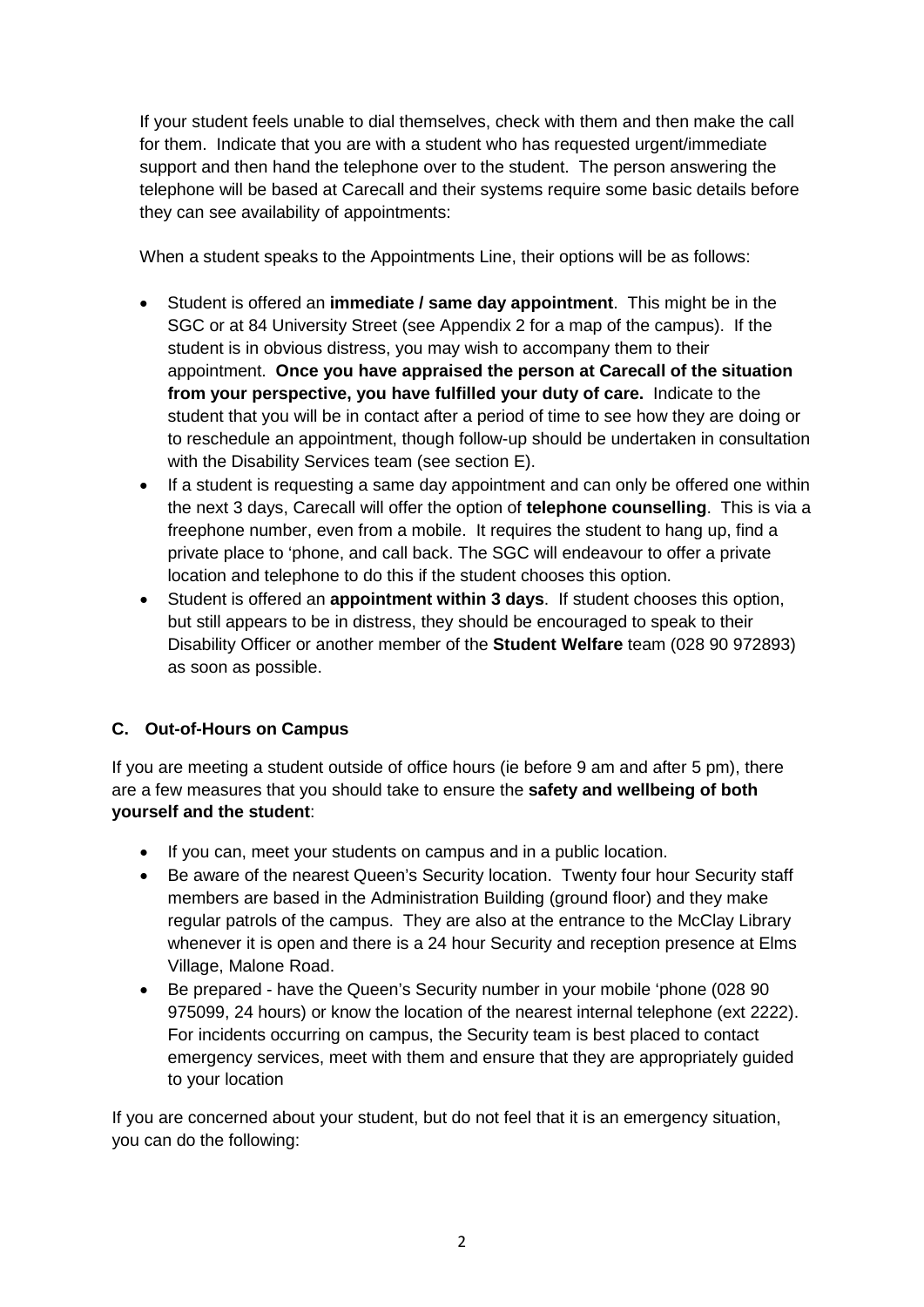• Check where the student is planning to go next and whether or not they will have a **support network** around them such as friends/family. Ensure that the student has the telephone number for **Counselling** support (0808 800 0016) or **Lifeline** (0808 808 8000).

• Help the student to contact their **GP's Out of Hours number**. This is usually available on an answer the telephone message when contacting the GP surgery or can be found on the internet.

• Help the student to contact the freephone **24 hour telephone Counselling** support (0808 800 0016). This is free from a landline or mobile.

• Contact the student's **Disability Officer** (or the Register of Support Providers if you do not know who this is) the following morning with your concerns. The student's Disability Officer will then follow up with the student to discover if the Service can be of any further assistance.

### **D. Off Campus**

If, when your student contacts you, they are off campus and not in University accommodation, and they do not have an immediate support network around them, the support they have available to them includes:

- 24 hour **Counselling** or **helplines** such as Lifeline and the Samaritans.
- **GP** Out of Hours.
- **Accident and Emergency** by contacting 999.

If you are unable to calm the situation by talking with them, or the student is making reference to harming themselves or others, try to ascertain their location and dial the Emergency Services on 999.

### **E. Follow-up on a Distressing Situation**

It is very important that Register staff and/or the student's Disability Officer (or in their absence another member of the Disability Services team) is made aware of any situation where you have been very concerned for a student's wellbeing. Please advise Disability Services and let the team know about any actions you have taken. Disability Services will ensure that follow-up contact is made with the student and the student's Disability Officer will contact other support areas if appropriate.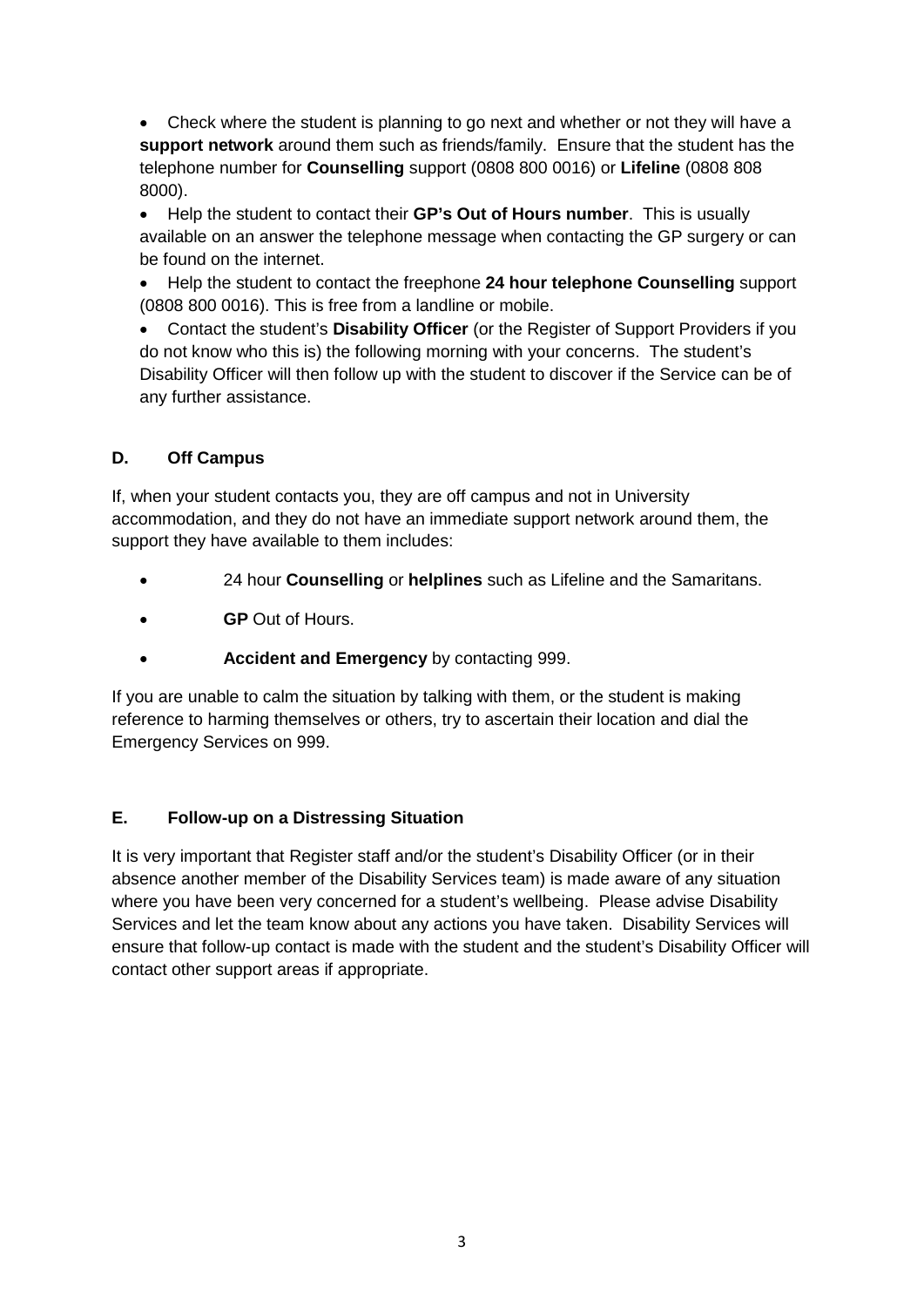# **F. Key Contacts**

| <b>Name</b>                                | <b>Telephone</b> | <b>Location / Email</b>                  |
|--------------------------------------------|------------------|------------------------------------------|
| <b>Disability Services</b>                 | 028 90 975251    | <b>SGC</b>                               |
|                                            |                  | disability@qub.ac.uk                     |
|                                            |                  | www.qub.ac.uk/disability                 |
| Queen's Register of Support Providers      | 028 90 975268    | supportprovider@qub.ac.uk                |
| Student Welfare Team - to access           | 028 90 972893    | <b>SGC</b>                               |
| other members of the Welfare Team if       |                  |                                          |
| you cannot reach Disability Services       |                  |                                          |
| <b>Student Guidance Centre Information</b> | 028 90 972727    | <b>SGC</b>                               |
| Desk/Reception                             |                  |                                          |
| Counselling Service - Carecall             | 0808 800 0016    | <b>SGC or 80 University Street</b>       |
|                                            | 0808 800 0002    | gubstudents@carecallwellbeing.com        |
| Out-of-hours                               | (Freephone)      | www.qub.ac.uk/counselling                |
| Lifeline                                   | 0808 808 8000    |                                          |
|                                            | (Freephone)      |                                          |
|                                            |                  |                                          |
| Queen's Security                           | 028 90 975099    | securitycontrol@qub.ac.uk                |
|                                            | or x2222         |                                          |
|                                            | (internal)       |                                          |
|                                            |                  |                                          |
| <b>Student Support Services</b>            |                  |                                          |
| Student Guidance Centre (9 $am - 5$        | 028 90 972727    | <b>SGC</b>                               |
| pm)                                        |                  | sgc@qub.ac.uk                            |
| <b>Disability Services</b>                 | 028 90 975251    | <b>SGC</b>                               |
|                                            |                  | disability.office@qub.ac.uk              |
| Careers, Employability and Skills          | 028 90 972727    | <b>SGC</b>                               |
|                                            | 028 90 973106    | careers@qub.ac.uk<br><b>SGC</b>          |
| <b>Learning Development Service</b>        |                  |                                          |
| <b>Student Records &amp; Examinations</b>  | 028 90 972727    | lds@qub.ac.uk<br><b>SGC</b>              |
|                                            |                  | s.records@qub.ac.uk                      |
| International Student Support (9am -       | 028 90 973899    | International and Postgraduate Centre    |
| 10 pm)                                     |                  | internationalstudentsupport@qub.ac.uk    |
| Postgraduate Student Centre (9am -         | 028 90 972585    | International and Postgraduate Centre    |
| 10 pm)                                     |                  | pg.centre@qub.ac.uk                      |
| <b>Students' Union Advice Centre</b>       | 028 90 971049    | Students' Union, Floor 2                 |
|                                            | 028 90 971166    | Finance: connie.craig@qub.ac.uk          |
|                                            | 028 90 971135    | Finance: d.forsey@qub.ac.uk              |
|                                            |                  | Accommodation and                        |
|                                            |                  | Education: agnes.crawford@qub.ac.uk      |
| University Health Centre (8.30 am -        | 028 90 975551    | 5 Lennox Vale, Stranmillis Road          |
| $5.30$ pm)                                 | 028 90796220     | www.universityhealthcentreatqueens.co.uk |
|                                            | (out-of-hours)   |                                          |
| Chaplaincies                               | See website      | www.qub.ac.uk/chaps                      |
| Accommodation and Hospitality              | 028 90 974525    | Elms Village, 78 Malone Road             |
|                                            |                  | accommodation@qub.ac.uk                  |
| <b>Occupational Health</b>                 | 028 90 975220    | occhealth@qub.ac.uk                      |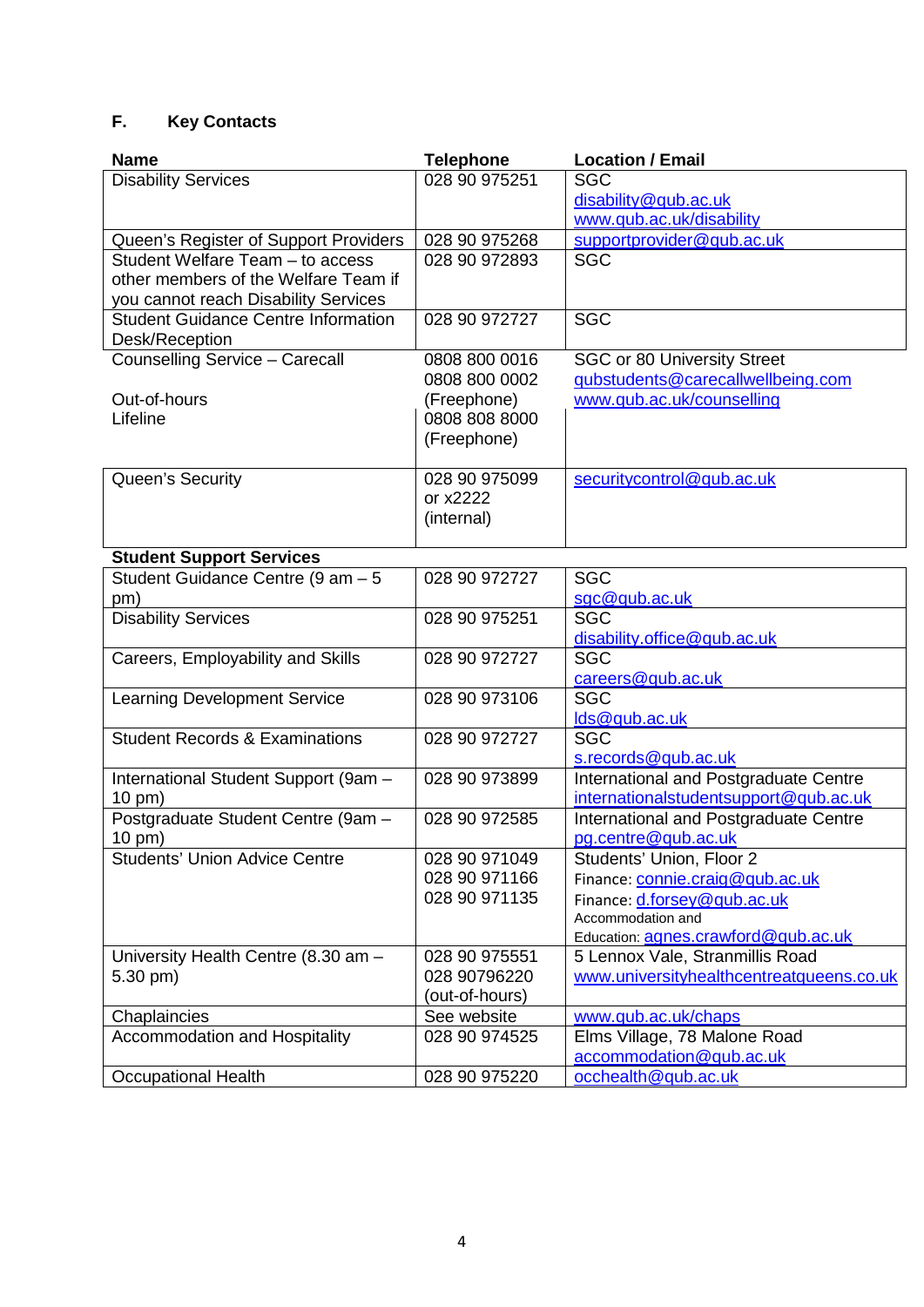#### **SIX POINT PLAN FOR RESPONDING TO STUDENTS IN DIFFICULTY OR DISTRESS**

- Stay calm
- Consider safety  $-$  yours, others, the student's.
- Engage with the student  $-$  is there anyone they feel they could talk to?
- Be direct and clear especially about limits on your time and what you feel comfortable talking about; reinforce the professional boundaries of the Support Provider/student relationship.
- Take threats of self-harm and attempted suicide seriously and get the student to appropriate support.
- Do not promise confidentiality. Tell the student that if you are concerned about them, you would like their permission to speak to relevant support but that you may have to act without their permission.
- Consult with others this can be done without disclosing the student's identity.

#### **IF IN DOUBT, CONTACT:**

#### **Disability Services**

90 975251; [disability.office@qub.ac.uk](mailto:disability.office@qub.ac.uk)

#### **Queen's Register of Support Providers**

90 975268; [supportprovider@qub.ac.uk](mailto:supportprovider@qub.ac.uk)

**Counselling Service** for Students, delivered in partnership with Carecall Wellbeing.

Tel: 0808 800 0016 (24 hour telephone counselling support) Email: [qubstudents@carecallwellbeing.com](mailto:qubstudents@carecallwellbeing.com)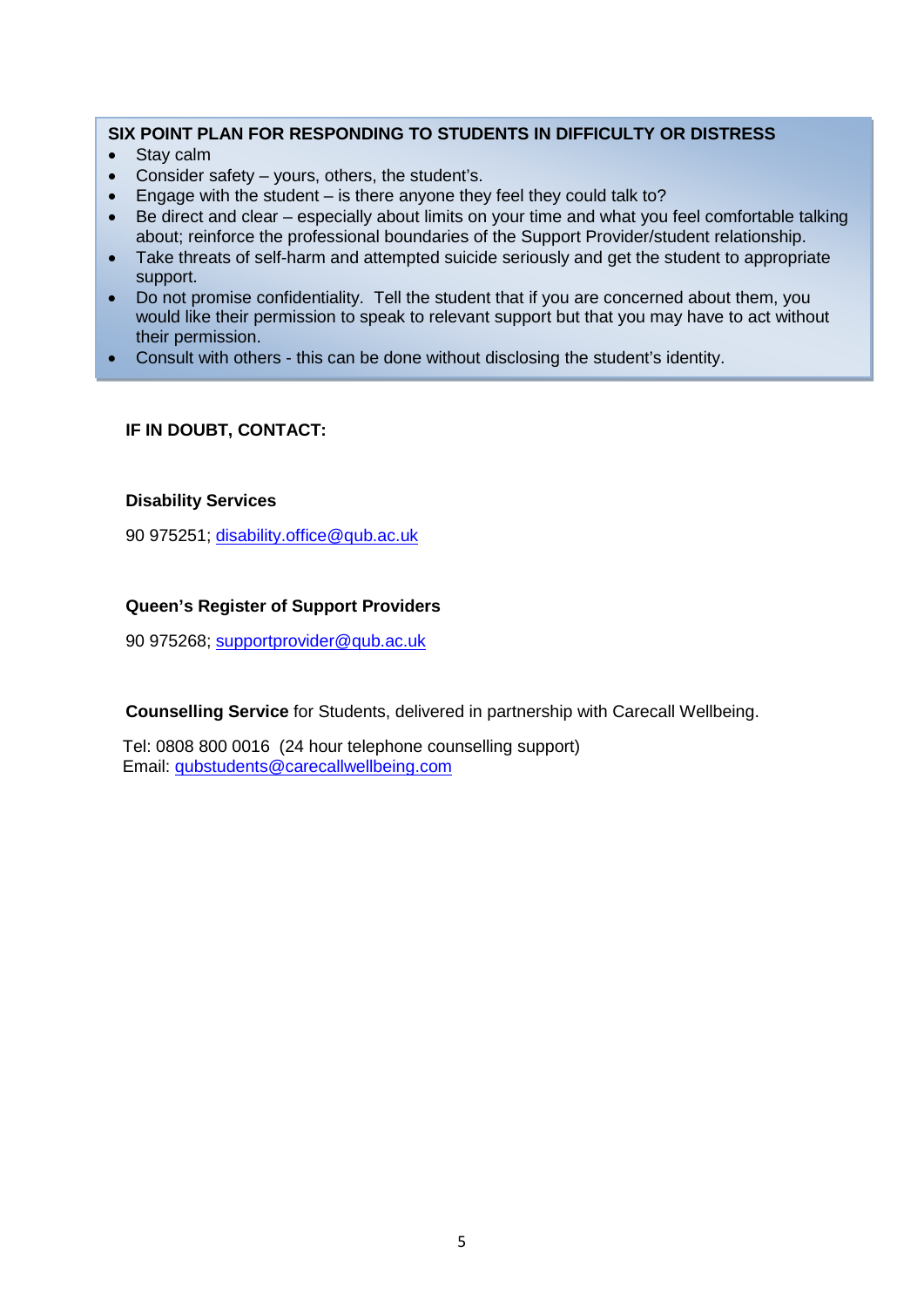#### **Appendix A: Guidance Summary**

#### **A. Emergency (on-campus):**

• Call QUB Security on 90 975099 or ext 2222

### **B. Emergency (off-campus):**

- Call Accident & Emergency on 999
- Suggest 24 hour Counselling or other helplines such as Lifeline, Samaritans
- Suggest calling GP Out of Hours

#### **C. Non-Emergency**:

- Encourage your student to talk to someone eg friend, family member, Personal Tutor, Lecturer, Disability Officer, Register staff
- Suggest Student Counselling via Carecall on freephone 0800 8000016
- Suggest making an appointment with University Health / GP